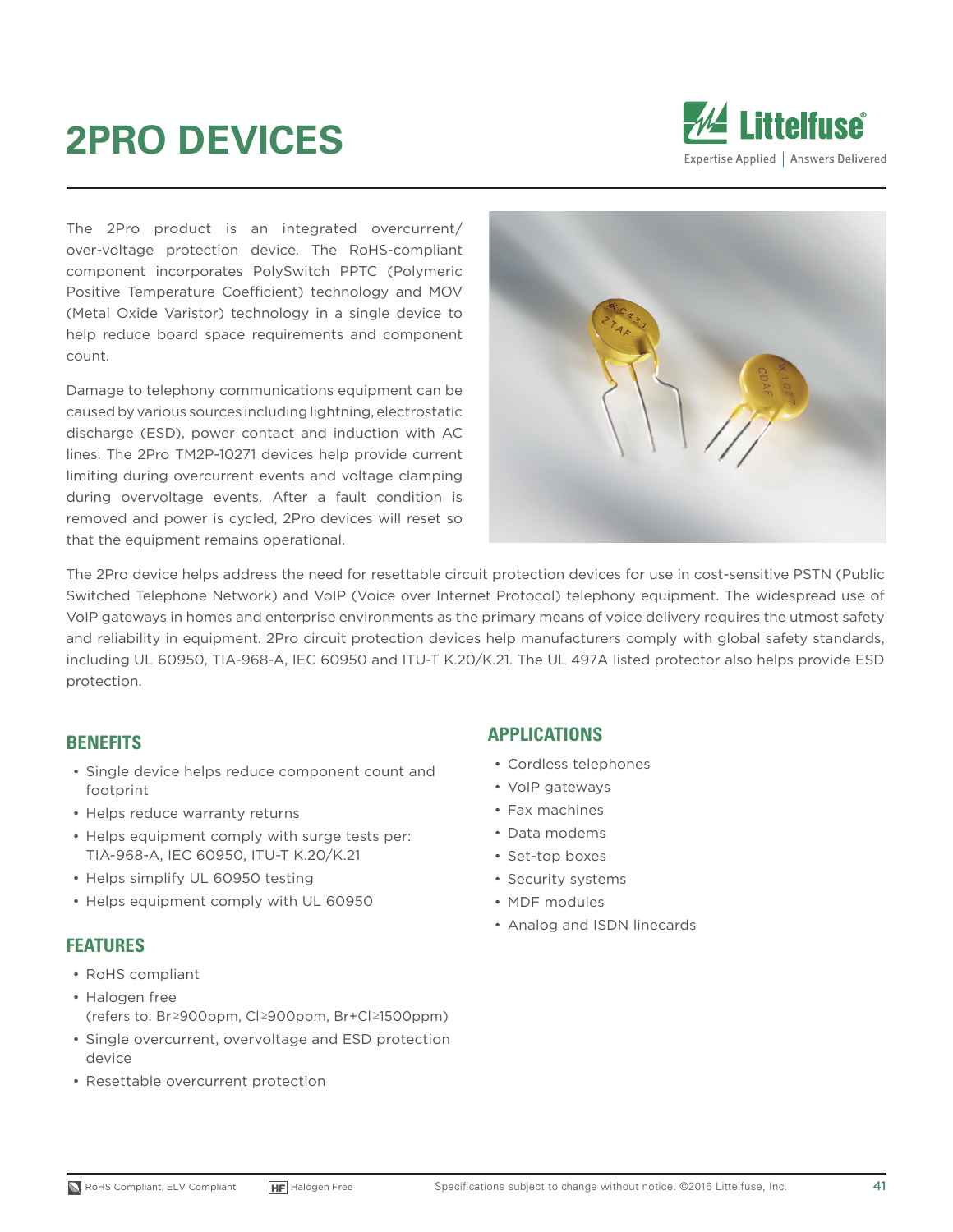#### **PolySwitch Resettable Devices** Radial-Leaded Devices

# Table 2P1 — Electrical Characteristics

| Overcurrent (terminals $1 - 2$ ) - Performance ratings @ 20°C                                           |      |      |           |           |               |      |            |       |
|---------------------------------------------------------------------------------------------------------|------|------|-----------|-----------|---------------|------|------------|-------|
| Resistance <sup>+</sup><br>Time-to-<br>Trip $(s)^{\dagger}$<br>$(\Omega)$<br><b>HOLD</b><br><b>TRIP</b> |      |      |           |           |               |      |            |       |
| <b>Part Number</b>                                                                                      | (A)  | (A)  | $R_{MIN}$ | $R_{MAX}$ | $R_{1 MAX^*}$ | Typ  | <b>Max</b> |       |
| TM2P-10271                                                                                              | 0.15 | 0.30 | 6.50      | 14.00     | 16.00         | 0.90 | 3.00       | (Q(1) |
| LVM2P-015R10431                                                                                         | 0.15 | 0.30 | 6.50      | 14.00     | 16.00         | 0.90 | 3.00       | (@1A) |
| LVM2P-035R14431                                                                                         | 0.35 | 0.75 | 1.40      | 2.20      | 2.80          | 0.50 | 2.00       | (@3A) |
| LVM2P-075R14431                                                                                         | 0.75 | 1.50 | 0.37      | 0.80      | 1.00          | 0.90 | 1.20       | (@7A) |

| Overvoltage (Terminals 2 – 3) |        |                                    |                                |                            |                  |  |  |  |  |
|-------------------------------|--------|------------------------------------|--------------------------------|----------------------------|------------------|--|--|--|--|
|                               |        | <b>Varistor Voltage</b><br>V @ 1mA | <b>DC Resistance</b><br>@ 100V | <b>Maximum</b><br>Clamping | Rated<br>Wattage |  |  |  |  |
| <b>Part Number</b>            | DC (V) | <b>Tolerance</b>                   | $(M\Omega)$                    | (V)                        | (W)              |  |  |  |  |
| TM2P-10271                    | 260    | $+14\% -7\%$                       | >10                            | 455 (@25A)                 | 0.25             |  |  |  |  |
| LVM2P-015R10431               | 430    | $+10\% -10\%$                      | >10                            | 710 (@ 25A)                | 0.25             |  |  |  |  |
| LVM2P-035R14431               | 430    | $+10\% -10\%$                      | >10                            | 710 (@ 50A)                | 0.60             |  |  |  |  |
| LVM2P-075R14431               | 430    | $+10\% -10\%$                      | >10                            | 710 (@ 50A)                | 1.00             |  |  |  |  |

**Electrical Schematic**



\* Maximum device resistance at 20°C measured 1 hour post trip.

† Corresponds to operation below varistor voltages.

# Table 2P2 — Dimensions in Millimeters and (Inches\*)

| Part            |                          | Α          |                                       | B          |                                 | $\mathbb C$ | D      |                                 | E      |                               | F      |        |
|-----------------|--------------------------|------------|---------------------------------------|------------|---------------------------------|-------------|--------|---------------------------------|--------|-------------------------------|--------|--------|
| <b>Number</b>   | Min                      | <b>Max</b> | Min                                   | <b>Max</b> | Min                             | <b>Max</b>  | Min    | <b>Max</b>                      | Nom    | Min                           | Max    | Figure |
| TM2P-10271      |                          |            |                                       |            |                                 |             |        |                                 |        |                               |        |        |
| mm              | $\overline{\phantom{a}}$ | 12.0       | $\overline{\phantom{m}}$              | 15.0       | $\hspace{0.1mm}-\hspace{0.1mm}$ | 6.6         | 6.0    |                                 | 2.5    | $\overbrace{\phantom{12333}}$ | 12.0   | 2P1    |
| in*             |                          | (0.47)     | $\hspace{0.1mm}-\hspace{0.1mm}$       | (0.59)     |                                 | (0.26)      | (0.24) | $\hspace{0.1mm}-\hspace{0.1mm}$ | (0.10) | $\overline{\phantom{m}}$      | (0.47) |        |
| LVM2P-015R10431 |                          |            |                                       |            |                                 |             |        |                                 |        |                               |        |        |
| mm              |                          | 12.0       | $\hspace{1.0cm} \rule{1.5cm}{0.15cm}$ | 17.0       |                                 | 7.4         | 8.5    | 11.5                            | 5.1    |                               |        | 2P2    |
| $in$ *          |                          | (0.47)     | $\overline{\phantom{m}}$              | (0.67)     | $\hspace{0.1mm}-\hspace{0.1mm}$ | (0.29)      | (0.34) | (0.45)                          | (0.20) |                               |        |        |
| LVM2P-035R14431 |                          |            |                                       |            |                                 |             |        |                                 |        |                               |        |        |
| mm              | -                        | 16.0       | $\overline{\phantom{m}}$              | 21.0       | $\overline{\phantom{m}}$        | 7.4         | 3.0    | 5.0                             | 5.1    |                               |        | 2P2    |
| $in$ *          |                          | (0.63)     | $\hspace{0.1mm}-\hspace{0.1mm}$       | (0.83)     | $\hspace{0.1mm}-\hspace{0.1mm}$ | (0.29)      | (0.12) | (0.20)                          | (0.20) |                               |        |        |
| LVM2P-075R14431 |                          |            |                                       |            |                                 |             |        |                                 |        |                               |        |        |
| mm              |                          | 16.0       |                                       | 21.0       |                                 | 7.4         | 3.0    | 5.0                             | 2.5    |                               |        | 2P3    |
| $in$ *          |                          | (0.63)     |                                       | (0.83)     |                                 | (0.29)      | (0.12) | (0.20)                          | (0.10) |                               |        |        |

\* The dimensions in inches are rounded approximations.

# Figures 2P1-2P3 — Dimension Figures

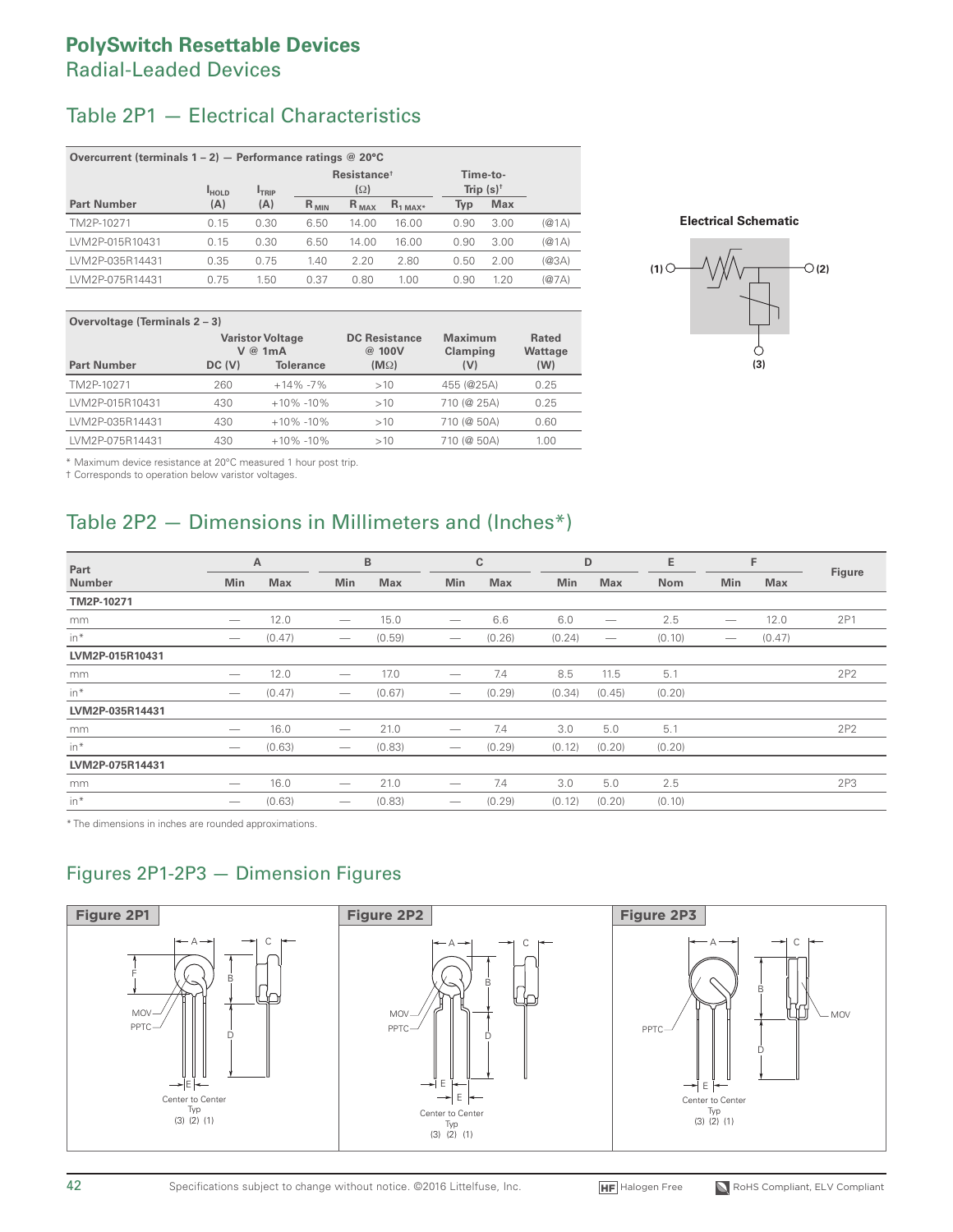#### **PolySwitch Resettable Devices** Radial-Leaded Devices

#### Figure 2P4 — Typical Time-to-Trip at 25°C



#### Table 2P3 — Physical Characteristics and Environmental Specifications

| <b>Physical Characteristics</b>     |                                                                                                             |  |  |  |  |  |
|-------------------------------------|-------------------------------------------------------------------------------------------------------------|--|--|--|--|--|
| Lead Material                       | Tin-plated Copper, 0.33mm <sup>2</sup> (22AWG), 0.64mm (0.025in)                                            |  |  |  |  |  |
| Flammability                        | IEC 695-2-2 Needle Flame Test for 20s                                                                       |  |  |  |  |  |
| Soldering Characteristics           | ANSI Approved IPC/EIA/JEDEC J-STD-002, Category 3                                                           |  |  |  |  |  |
| Solder Heat Withstand               | per IEC-STD 68-2-20, Test Tb, Method 1A, Condition B, can withstand 10 Seconds at $260^{\circ}$ C $\pm$ 5°C |  |  |  |  |  |
| <b>Environmental Specifications</b> |                                                                                                             |  |  |  |  |  |
| Test                                | <b>Conditions</b>                                                                                           |  |  |  |  |  |
| Passive Aging                       | 60°C, 1000 Hours / 85°C, 1000 Hours                                                                         |  |  |  |  |  |
| <b>Humidity Aging</b>               | 85°C, 85% RH, 500 Hours                                                                                     |  |  |  |  |  |
| <b>Active Aging</b>                 | 60°C, 90% RH, 60VDC Bias, 1000 Hours                                                                        |  |  |  |  |  |
| <b>Thermal Shock</b>                | 125°C, -55°C (10 Times)                                                                                     |  |  |  |  |  |
| Solvent Resistance                  | MIL-STD-202, Method 215K                                                                                    |  |  |  |  |  |

**Note:** Storage conditions: 40°C max, 70% RH max, devices should remain in original sealed bag prior to use. Devices may not meet specified values if these storage conditions are exceeded.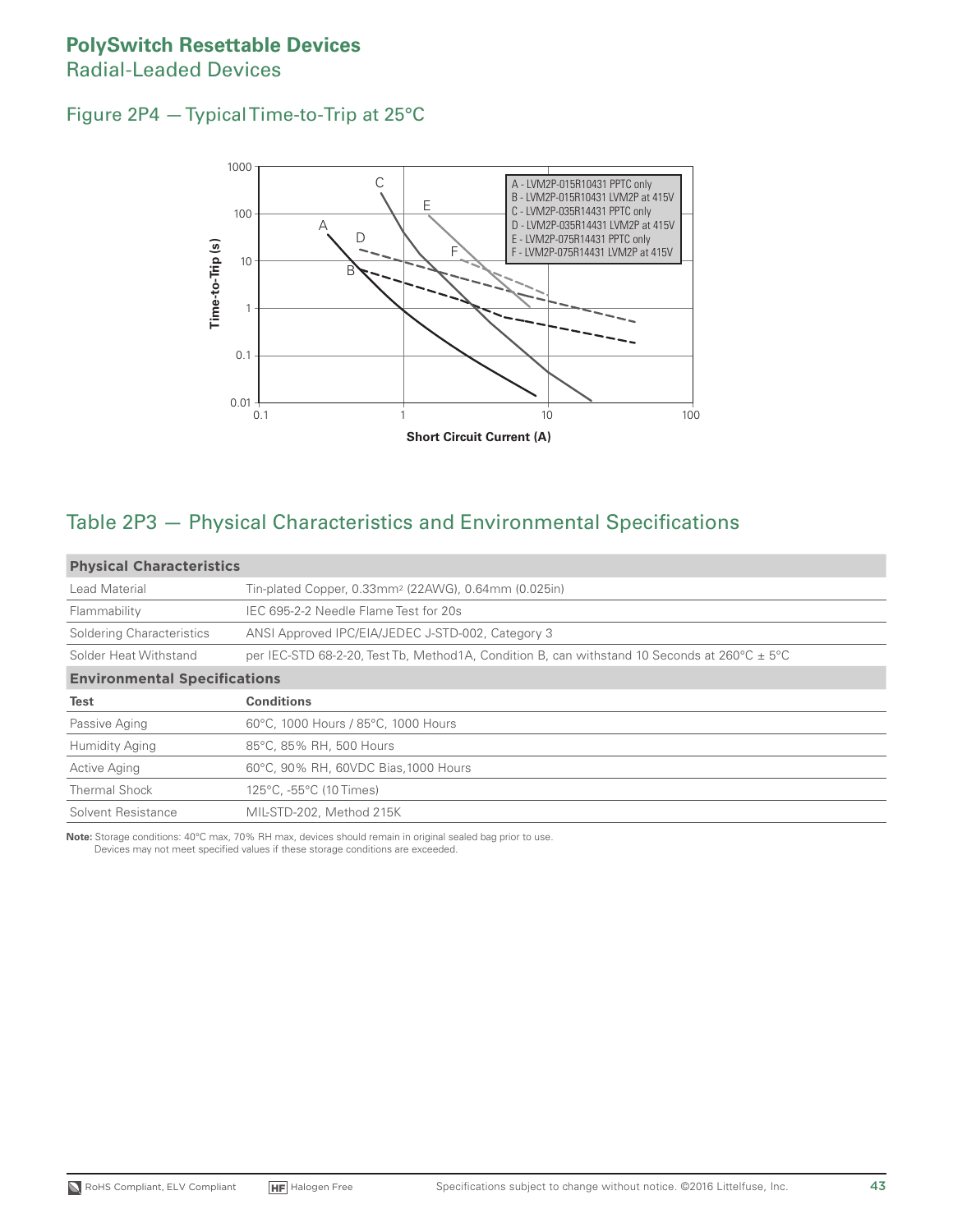#### **PolySwitch Resettable Devices** Radial-Leaded Devices

# Table 2P4 — Packaging and Marking Information

| <b>Part Number</b> | <b>Bag Quantity</b>      | <b>Tape and Reel Quantity</b> | <b>Standard Package</b> | <b>Part Marking</b> |
|--------------------|--------------------------|-------------------------------|-------------------------|---------------------|
| TM2P-10271         | 250                      | __                            | 3,000                   | 1027 & Batch #      |
| TM2P-10271-2       | $\overline{\phantom{a}}$ | .000                          | 5.000                   | 1027 & Batch #      |
| LVM2P-015R10431    | 250                      | _                             | 3,000                   | $C431$ & Batch #    |
| LVM2P-035R14431    | 250                      | _                             | 3.000                   | A431 & Batch #      |
| LVM2P-075R14431    | 250                      | _                             | 3,000                   | B431 & Batch #      |

# Table 2P5 — Ordering Information

| <b>Bulk</b> | 250   | pieces/bag  |
|-------------|-------|-------------|
|             | 3,000 | pieces/box  |
| Tape & Reel | 1.000 | pieces/reel |
|             | 5,000 | pieces/box  |

# Wave Soldering and Rework Recommendations

#### **Recommended Wave Soldering for Radial-leaded Devices**

• Soldering temperature profile

(Temperature characteristic at component terminal with dual wave soldering)

#### **Rework**

• If a device is removed from the board, it should be discarded and replaced with a new device

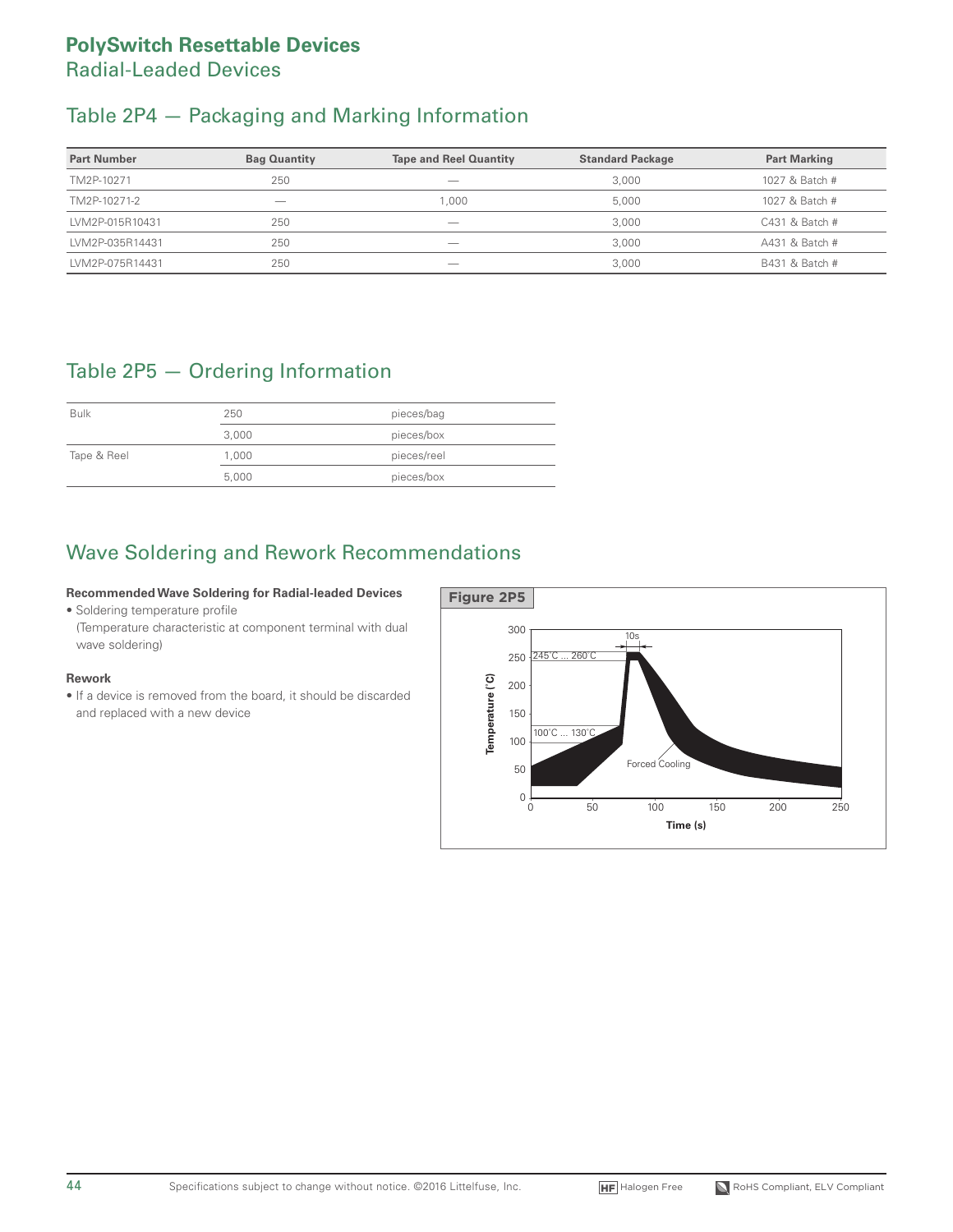# Table 2P6 — Tape and Reel Specifications in Millimeters (mm)

2Pro devices are available in tape and reel packaging per EIA 468-B standard.

| <b>Description</b>                    | <b>EIA Mark</b>          | <b>IEC Mark</b> | Dimension (mm) | <b>Tolerance</b>         |
|---------------------------------------|--------------------------|-----------------|----------------|--------------------------|
| Carrier Tape Width                    | W                        | W               | 18             | $-0.5/ +1.0$             |
| Hold Down Tape Width                  | $W_4$                    | $W_0$           | 5              | Min                      |
| Top Distance Between Tape Edges       | $W_6$                    | $W_2$           | 3              | Max                      |
| Sprocket Hole Position                | $W_5$                    | $W_1$           | 9              | $-0.5/ +0.75$            |
| Sprocket Hole Diameter                | $D_0$                    | $\mathsf{D}_0$  | $\overline{4}$ | ±0.2                     |
| Abcissa to Plane (Kinked Lead)*       | $\mathsf{H}_0$           | $\mathsf{H}_0$  | 16             | $-0.5/0.6$               |
| Abcissa to Top                        | $\mathsf{H}_1$           | $H_1$           | 32.2           | Max                      |
| Overall Width with Lead Protrusion    | $\overline{\phantom{m}}$ | C <sub>1</sub>  | 43.2           | Max                      |
| Overall Width Without Lead Protrusion | -                        | $\mathsf{C}_2$  | 42.5           | Max                      |
| Lead Protrusion                       | L,                       | I,              | 1.0            | Max                      |
| Protrusion of Cut-out                 | L                        | L               | 11             | Max                      |
| Protrusion Beyond Hold Down Tape      | $\mathsf{I}_2$           | $\mathsf{I}_2$  | Not Specified  | $\overline{\phantom{a}}$ |
| Sprocket Hole Pitch                   | $\mathsf{P}_0$           | $\mathsf{P}_0$  | 12.7           | ±0.3                     |
| Pitch Tolerance                       | -                        |                 | 20 Consecutive | $\pm$ 1                  |
| <b>Tape Thickness</b>                 | t                        | t               | 0.9            | Max                      |
| Tape Thickness with Splice*           | $t_1$                    | -               | 2.0            | Max                      |
| Splice Sprocket Hole Alignment        |                          |                 | $\circ$        | $\pm 0.3$                |
| <b>Body Lateral Deviation</b>         | Dh                       | Dh              | $\circ$        | $\pm 0.1$                |
| <b>Body Tape Plane Deviation</b>      | Dp                       | Dp              | $\circ$        | ±1.3                     |
| Ordinate to Component Center Lead     | P <sub>2</sub>           | P <sub>2</sub>  | 6.35           | $\pm 0.7$                |
| Lead Spacing*                         | $F_1, F_2$               | $F_1, F_2$      | 2.54           | $-0.1/+0.4$              |
| Reel Width                            | $W_2$                    | ${\mathsf W}$   | 56             | Max                      |
| <b>Reel Diameter</b>                  | $\mbox{a}$               | d               | 370            | Max                      |
| Space Between Flanges                 | $W_1$                    | -               | 51.2           | Max                      |
| Arbor Hole Diameter                   | $\mathbb C$              | f               | 26             | ±12.0                    |
| Core Diameter                         | n                        | h               | 80             | Max                      |
| Box                                   |                          |                 | 56/372/372     | Max                      |
| Consecutive Missing Pieces*           |                          |                 | 3 Max          |                          |
| Empty Places Per Reel*                |                          |                 | Not Specified  |                          |

**Note:** \*Differs from EIA specification.

#### Figure 2P6 — EIA Referenced Taped Component Dimensions